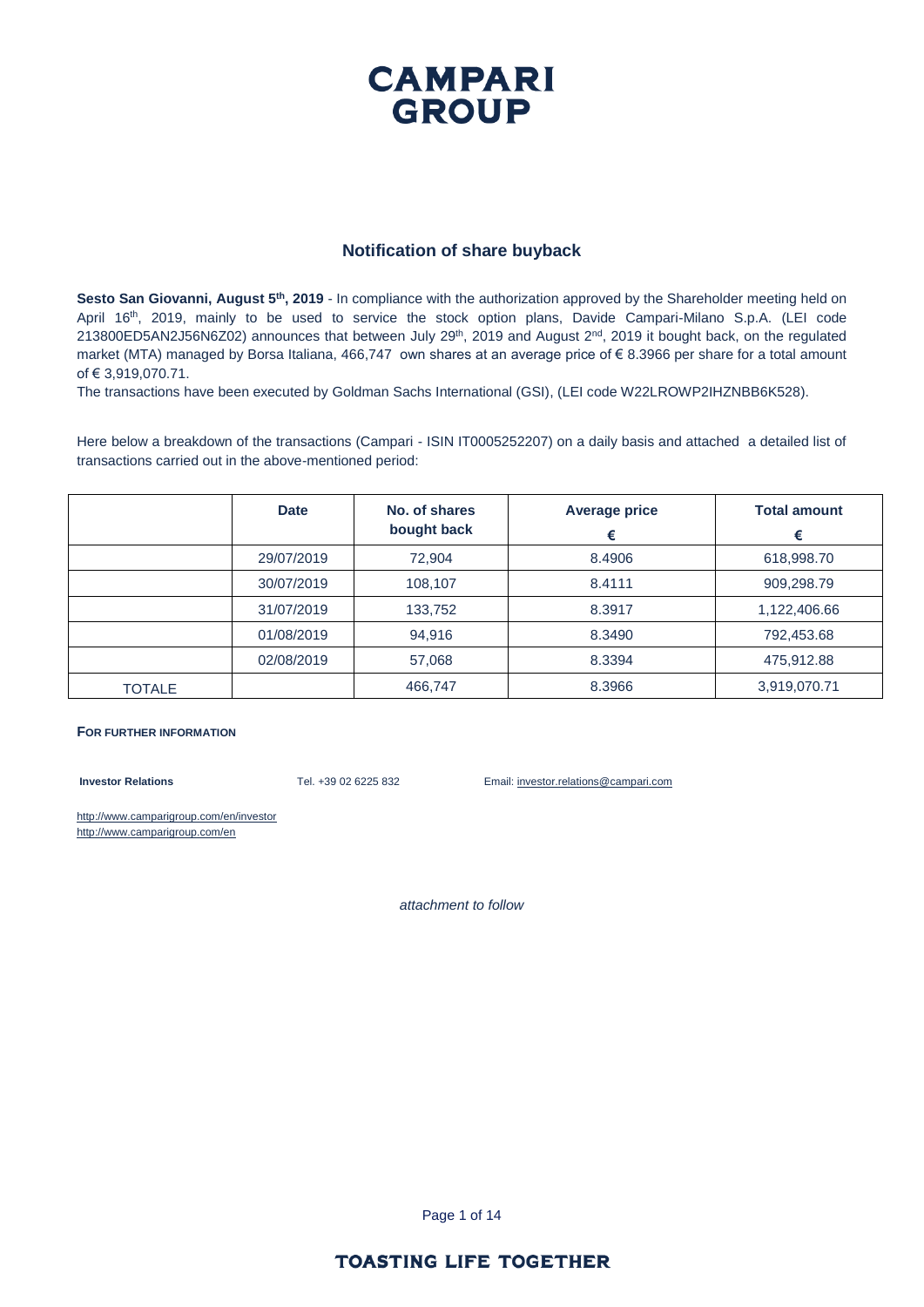| <b>Date</b>  | <b>Hour</b>      | A/V            | <b>Price</b> | No. Of shares |
|--------------|------------------|----------------|--------------|---------------|
| 29 July 2019 | 12:14:32 PM A    |                | 8,505        | 477           |
| 29 July 2019 | $2:11:01$ PM     | Α              | 8,485        | 1002          |
| 29 July 2019 | 2:10:41 PM A     |                | 8,49         | 1442          |
| 29 July 2019 | 2:10:38 PM       | A              | 8,49         | 1293          |
| 29 July 2019 | 2:10:00 PM       | A              | 8,49         | 1472          |
| 29 July 2019 | 2:09:06 PM       | A              | 8,505        | 388           |
| 29 July 2019 | 2:00:16 PM       | $\overline{A}$ | 8,505        | 458           |
| 29 July 2019 | 1:41:58 PM       | A              | 8,51         | 381           |
| 29 July 2019 | 1:31:22 PM       | A              | 8,505        | 237           |
| 29 July 2019 | 1:29:07 PM       | A              | 8,505        | 613           |
| 29 July 2019 | 9:38:29 AM       | A              | 8,515        | 35            |
| 29 July 2019 | 12:40:54 PM      | A              | 8,505        | 113           |
| 29 July 2019 | 2:11:47 PM       | Α              | 8,48         | 794           |
| 29 July 2019 | 11:31:24 AM      | A              | 8,515        | 471           |
| 29 July 2019 | 10:44:49 AM      | Α              | 8,495        | 396           |
| 29 July 2019 | 10:43:26 AM      | Α              | 8,49         | 274           |
| 29 July 2019 | 10:40:29 AM      | Α              | 8,49         | 176           |
| 29 July 2019 | 10:40:27 AM      | A              | 8,49         | 2365          |
| 29 July 2019 | 10:29:26 AM      | Α              | 8,5          | 299           |
| 29 July 2019 | 10:29:24 AM      | A              | 8,5          | 100           |
| 29 July 2019 | 10:11:45 AM      | Α              | 8,51         | 441           |
| 29 July 2019 | 9:58:45 AM       | A              | 8,51         | 470           |
| 29 July 2019 | 9:38:31 AM       | Α              | 8,515        | 357           |
| 29 July 2019 | 12:40:55 PM      | A              | 8,505        | 301           |
| 29 July 2019 | 2:53:40 PM       | Α              | 8,495        | 218           |
| 29 July 2019 | 3:03:42 PM       | A              | 8,49         | 830           |
| 29 July 2019 | 3:03:34 PM       | Α              | 8,49         | 628           |
| 29 July 2019 | 3:03:30 PM       | A              | 8,49         | 1383          |
| 29 July 2019 | 3:03:00 PM       | Α              | 8,49         | 364           |
| 29 July 2019 | 3:02:59 PM       | ۱A             | 8,49         | 885           |
| 29 July 2019 | 3:01:57 PM       | Α              | 8,49         | 1250          |
| 29 July 2019 | 3:01:37 PM       | A              | 8,49         | 1270          |
| 29 July 2019 | 3:01:08 PM       | A              | 8,49         | 627           |
| 29 July 2019 | 3:00:13 PM       | A              | 8,49         | 391           |
| 29 July 2019 | 3:00:07 PM       | A              | 8,49         | 1047          |
| 29 July 2019 | $2:11:27$ PM     | A              | 8,48         | 794           |
| 29 July 2019 | 2:59:13 PM       | A              | 8,495        | 410           |
| 29 July 2019 | $2:11:47$ PM     | A              | 8,48         | 554           |
| 29 July 2019 | 2:44:38 PM       | A              | 8,5          | 414           |
| 29 July 2019 | 2:40:02 PM       | A              | 8,515        | 401           |
| 29 July 2019 | 2:31:21 PM       | A              | 8,5          | 417           |
| 29 July 2019 | 2:19:32 PM A     |                | 8,48         | 664           |
| 29 July 2019 | $2:19:31$ PM   A |                | 8,48         | 204           |

Page 2 of 14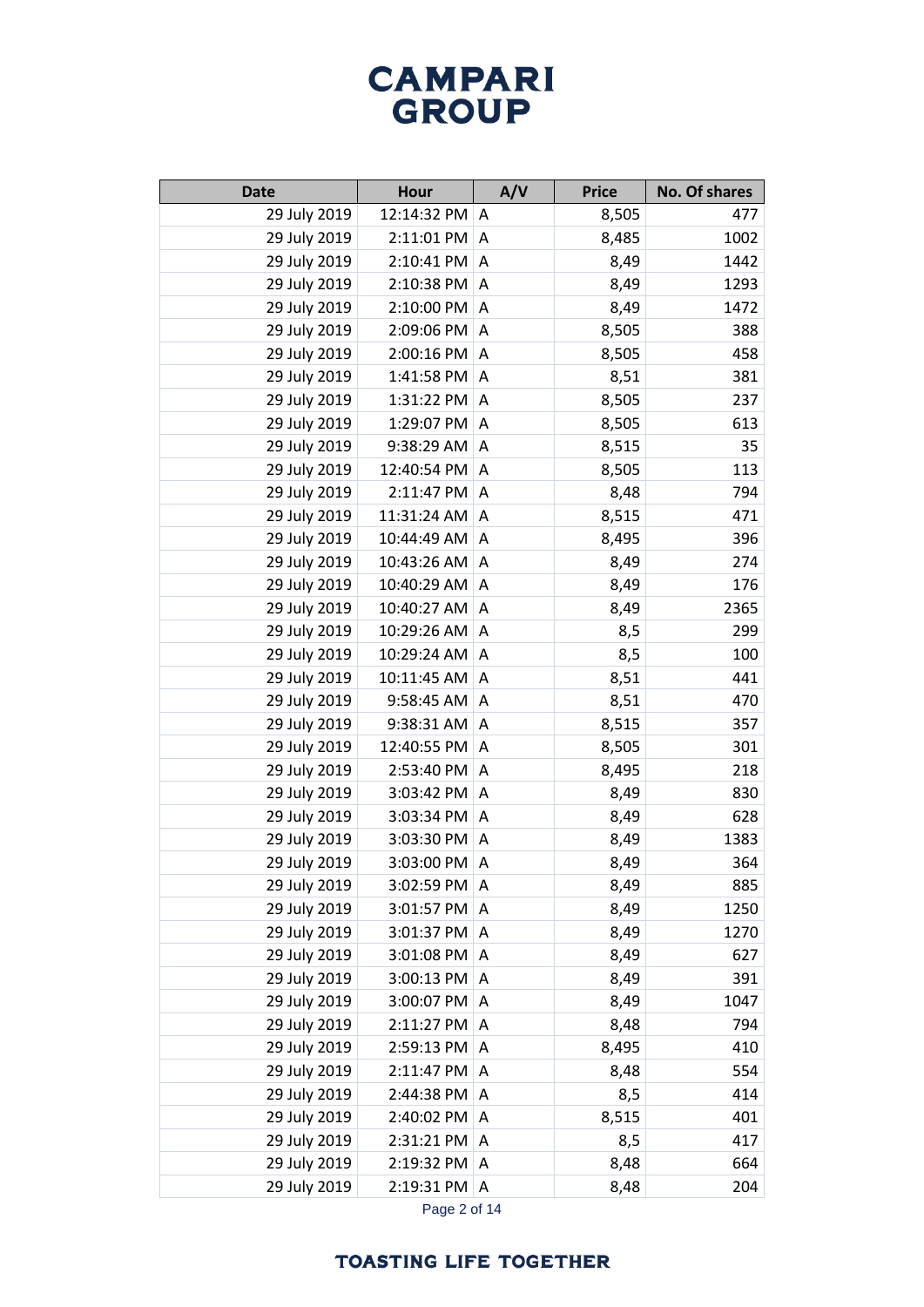| 29 July 2019 | 2:18:04 PM   A     |   | 8,48  | 1316 |
|--------------|--------------------|---|-------|------|
| 29 July 2019 | 2:18:00 PM         | A | 8,48  | 32   |
| 29 July 2019 | $2:16:46$ PM       | A | 8,48  | 867  |
| 29 July 2019 | 2:16:44 PM         | A | 8,48  | 221  |
| 29 July 2019 | $11:10:01$ AM $ A$ |   | 8,52  | 421  |
| 29 July 2019 | 2:59:15 PM         | A | 8,49  | 70   |
| 29 July 2019 | 4:06:51 PM         | A | 8,49  | 437  |
| 29 July 2019 | 4:13:02 PM         | A | 8,48  | 2683 |
| 29 July 2019 | 4:12:53 PM         | A | 8,48  | 1838 |
| 29 July 2019 | 4:12:52 PM         | Α | 8,48  | 1600 |
| 29 July 2019 | 4:12:21 PM         | A | 8,485 | 1250 |
| 29 July 2019 | 4:10:30 PM         | Α | 8,485 | 1364 |
| 29 July 2019 | 4:08:32 PM         | A | 8,485 | 537  |
| 29 July 2019 | 4:08:32 PM         | A | 8,485 | 1057 |
| 29 July 2019 | 4:08:31 PM         | A | 8,485 | 426  |
| 29 July 2019 | 4:06:55 PM         | Α | 8,49  | 1356 |
| 29 July 2019 | 9:23:29 AM         | Α | 8,53  | 428  |
| 29 July 2019 | 4:13:05 PM         | Α | 8,48  | 754  |
| 29 July 2019 | 11:49:19 AM        | A | 8,5   | 438  |
| 29 July 2019 | 4:06:54 PM         | Α | 8,49  | 2714 |
| 29 July 2019 | 3:59:58 PM         | A | 8,51  | 373  |
| 29 July 2019 | 3:55:49 PM         | Α | 8,51  | 556  |
| 29 July 2019 | 3:53:21 PM         | A | 8,515 | 420  |
| 29 July 2019 | 3:28:03 PM         | Α | 8,505 | 468  |
| 29 July 2019 | 3:28:02 PM         | A | 8,505 | 637  |
| 29 July 2019 | 3:07:03 PM         | Α | 8,485 | 444  |
| 29 July 2019 | 3:07:03 PM         | A | 8,485 | 338  |
| 29 July 2019 | 3:06:23 PM         | A | 8,49  | 845  |
| 29 July 2019 | 3:06:24 PM         | A | 8,49  | 405  |
| 29 July 2019 | 3:06:22 PM         | Α | 8,49  | 376  |
| 29 July 2019 | 3:06:22 PM         | A | 8,49  | 335  |
| 29 July 2019 | 4:06:53 PM         | A | 8,49  | 1400 |
| 29 July 2019 | 9:07:43 AM         | A | 8,53  | 747  |
| 29 July 2019 | 4:06:52 PM         | A | 8,49  | 234  |
| 29 July 2019 | 9:10:54 AM         | A | 8,53  | 402  |
| 29 July 2019 | 4:13:04 PM         | A | 8,48  | 1312 |
| 29 July 2019 | 9:07:42 AM         | A | 8,53  | 422  |
| 29 July 2019 | 8:11:08 AM         | A | 8,51  | 314  |
| 29 July 2019 | 8:08:10 AM         | A | 8,525 | 361  |
| 29 July 2019 | 3:05:58 PM         | A | 8,485 | 829  |
| 29 July 2019 | 4:30:07 PM         | Α | 8,495 | 1    |
| 29 July 2019 | 4:27:10 PM         | A | 8,49  | 2351 |
| 29 July 2019 | 4:27:10 PM         | Α | 8,49  | 2152 |
| 29 July 2019 | 4:27:09 PM         | A | 8,49  | 1057 |
| 29 July 2019 | 4:25:09 PM         | Α | 8,495 | 563  |

Page 3 of 14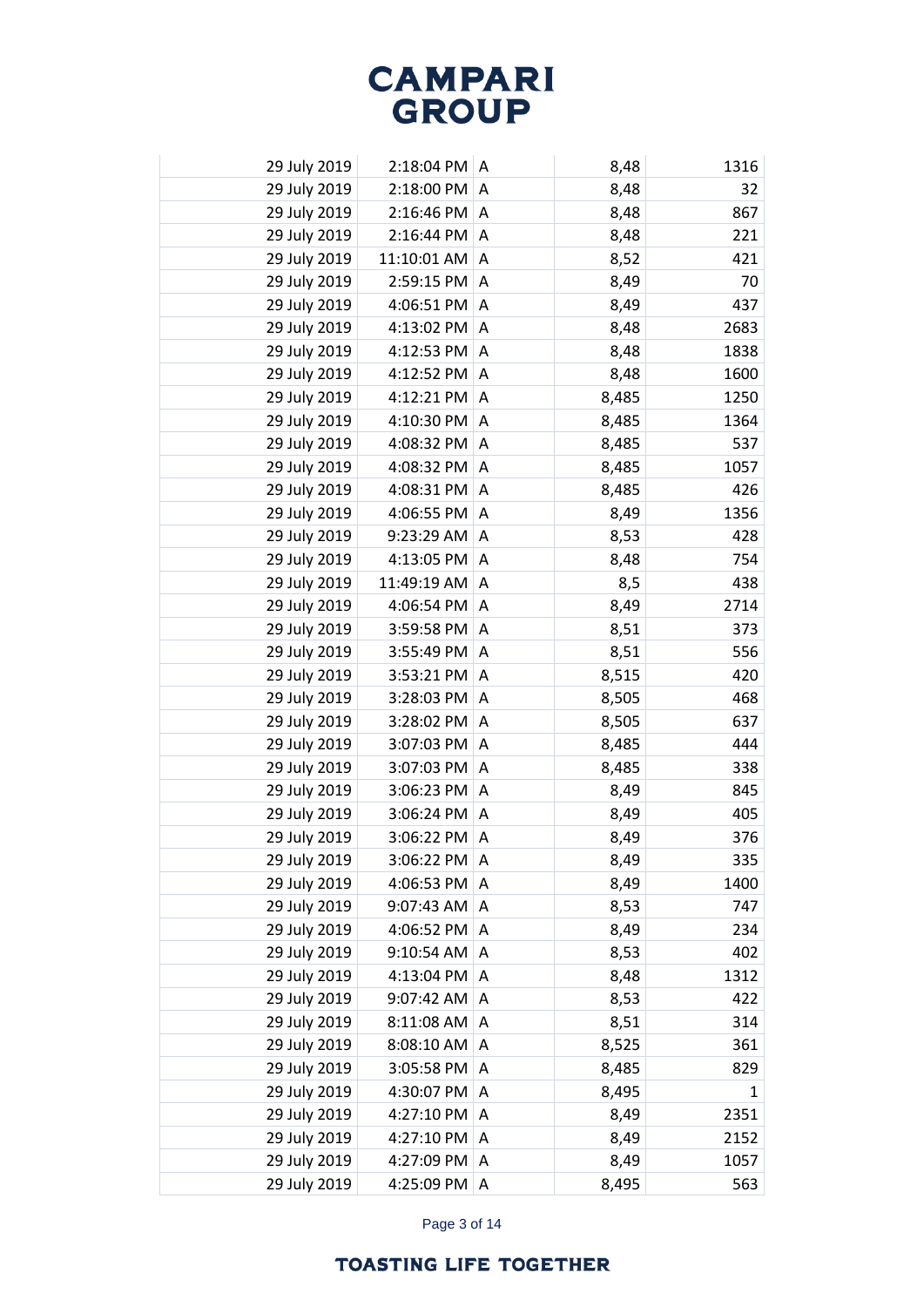| 29 July 2019 | 4:14:32 PM A    |                | 8,48  | 520  |
|--------------|-----------------|----------------|-------|------|
| 29 July 2019 | 4:13:03 PM      | A              | 8,48  | 865  |
| 29 July 2019 | 4:14:33 PM      | A              | 8,48  | 230  |
| 29 July 2019 | 4:17:06 PM      | A              | 8,48  | 553  |
| 29 July 2019 | 4:17:40 PM      | A              | 8,485 | 241  |
| 29 July 2019 | 4:17:41 PM      | A              | 8,485 | 602  |
| 29 July 2019 | 4:17:43 PM      | A              | 8,485 | 974  |
| 29 July 2019 | 4:19:36 PM      | A              | 8,485 | 1020 |
| 29 July 2019 | 4:19:36 PM      | A              | 8,485 | 1800 |
| 29 July 2019 | 4:17:41 PM      | A              | 8,485 | 546  |
| 29 July 2019 | 4:13:04 PM      | A              | 8,48  | 1296 |
| 30 July 2019 | 2:04:57 PM      | A              | 8,49  | 942  |
| 30 July 2019 | 3:00:42 PM      | $\Lambda$      | 8,47  | 978  |
| 30 July 2019 | 2:55:20 PM      | A              | 8,47  | 740  |
| 30 July 2019 | 2:51:48 PM      | A              | 8,48  | 549  |
| 30 July 2019 | 2:51:47 PM      | Α              | 8,48  | 1483 |
| 30 July 2019 | 2:50:16 PM      | $\Lambda$      | 8,49  | 780  |
| 30 July 2019 | 2:50:15 PM      | Α              | 8,49  | 720  |
| 30 July 2019 | 2:50:12 PM      | $\Lambda$      | 8,49  | 986  |
| 30 July 2019 | 3:38:24 PM      | Α              | 8,49  | 104  |
| 30 July 2019 | 1:59:26 PM      | $\overline{A}$ | 8,49  | 408  |
| 30 July 2019 | 3:53:49 PM      | Α              | 8,48  | 1635 |
| 30 July 2019 | 2:50:14 PM      | $\overline{A}$ | 8,49  | 864  |
| 30 July 2019 | 3:38:25 PM      | A              | 8,49  | 875  |
| 30 July 2019 | 3:38:26 PM      | $\overline{A}$ | 8,49  | 721  |
| 30 July 2019 | 3:43:07 PM A    |                | 8,49  | 2054 |
| 30 July 2019 | 3:43:08 PM      | A              | 8,49  | 2093 |
| 30 July 2019 | 4:14:38 PM $ A$ |                | 8,49  | 1026 |
| 30 July 2019 | 3:43:09 PM A    |                | 8,49  | 86   |
| 30 July 2019 | 1:56:06 PM      | A              | 8,49  | 447  |
| 30 July 2019 | 4:03:16 PM      | l A            | 8,49  | 748  |
| 30 July 2019 | 4:05:43 PM      | A              | 8,485 | 775  |
| 30 July 2019 | 4:05:43 PM      | A              | 8,49  | 972  |
| 30 July 2019 | 1:57:49 PM      | A              | 8,49  | 200  |
| 30 July 2019 | 3:43:08 PM      | A              | 8,49  | 1274 |
| 30 July 2019 | 9:35:20 AM      | Α              | 8,375 | 1116 |
| 30 July 2019 | 9:08:09 AM      | Α              | 8,39  | 766  |
| 30 July 2019 | 1:55:08 PM      | A              | 8,49  | 2402 |
| 30 July 2019 | 9:15:11 AM      | Α              | 8,375 | 746  |
| 30 July 2019 | 9:19:30 AM      | Α              | 8,37  | 1678 |
| 30 July 2019 | 9:24:30 AM      | Α              | 8,385 | 912  |
| 30 July 2019 | 9:24:31 AM      | Α              | 8,385 | 752  |
| 30 July 2019 | 9:24:31 AM      | Α              | 8,385 | 881  |
| 30 July 2019 | 9:28:29 AM      | A              | 8,39  | 483  |
| 30 July 2019 | 9:55:23 AM      | Α              | 8,375 | 1383 |

Page 4 of 14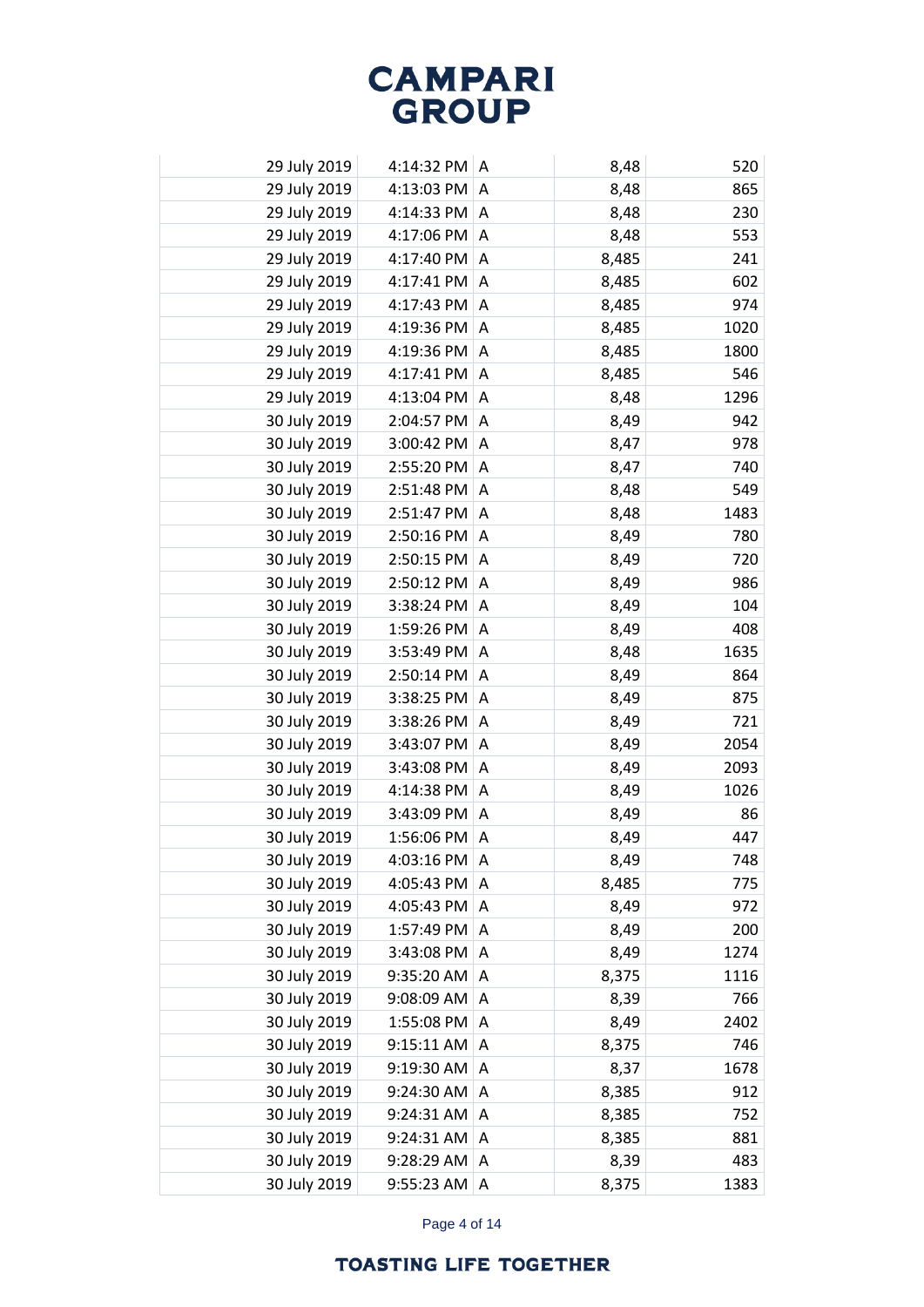| 30 July 2019 | $9:28:30$ AM $\mid$ A |           | 8,39  | 756  |
|--------------|-----------------------|-----------|-------|------|
| 30 July 2019 | 9:06:46 AM            | A         | 8,37  | 1393 |
| 30 July 2019 | $9:35:22$ AM A        |           | 8,375 | 1620 |
| 30 July 2019 | $9:35:22$ AM          | A         | 8,37  | 971  |
| 30 July 2019 | $9:35:23$ AM   A      |           | 8,375 | 1151 |
| 30 July 2019 | 9:36:00 AM            | A         | 8,365 | 1083 |
| 30 July 2019 | 9:40:22 AM            | A         | 8,37  | 844  |
| 30 July 2019 | 9:44:58 AM            | A         | 8,37  | 784  |
| 30 July 2019 | 9:44:58 AM            | A         | 8,37  | 793  |
| 30 July 2019 | 9:45:25 AM            | A         | 8,37  | 1027 |
| 30 July 2019 | 9:28:29 AM            | Α         | 8,39  | 689  |
| 30 July 2019 | 8:51:30 AM            | A         | 8,415 | 733  |
| 30 July 2019 | 8:18:08 AM            | A         | 8,45  | 1273 |
| 30 July 2019 | 8:18:43 AM            | Α         | 8,445 | 1687 |
| 30 July 2019 | 8:20:05 AM            | A         | 8,45  | 785  |
| 30 July 2019 | 8:29:25 AM            | Α         | 8,445 | 1218 |
| 30 July 2019 | 8:37:13 AM            | A         | 8,445 | 1383 |
| 30 July 2019 | 8:37:13 AM            | Α         | 8,445 | 791  |
| 30 July 2019 | 8:37:28 AM            | A         | 8,44  | 778  |
| 30 July 2019 | 8:37:29 AM            | A         | 8,44  | 732  |
| 30 July 2019 | 1:59:37 PM            | A         | 8,485 | 1508 |
| 30 July 2019 | 8:51:29 AM            | Α         | 8,415 | 838  |
| 30 July 2019 | 9:08:06 AM            | A         | 8,39  | 890  |
| 30 July 2019 | 8:51:31 AM            | Α         | 8,415 | 342  |
| 30 July 2019 | 8:53:32 AM            | $\Lambda$ | 8,41  | 772  |
| 30 July 2019 | 8:53:33 AM            | A         | 8,41  | 923  |
| 30 July 2019 | 8:56:34 AM            | $\Lambda$ | 8,405 | 926  |
| 30 July 2019 | 8:57:46 AM            | Α         | 8,4   | 905  |
| 30 July 2019 | 9:02:16 AM            | A         | 8,39  | 987  |
| 30 July 2019 | 9:03:18 AM            | Α         | 8,375 | 1019 |
| 30 July 2019 | 9:04:40 AM            | A         | 8,38  | 744  |
| 30 July 2019 | 9:10:20 AM            | Α         | 8,37  | 866  |
| 30 July 2019 | 8:42:39 AM            | A         | 8,405 | 1759 |
| 30 July 2019 | 10:18:24 AM           | A         | 8,315 | 1061 |
| 30 July 2019 | 10:16:32 AM           | A         | 8,32  | 376  |
| 30 July 2019 | 10:16:34 AM           | A         | 8,265 | 557  |
| 30 July 2019 | 10:16:35 AM           | A         | 8,265 | 1370 |
| 30 July 2019 | 10:16:40 AM           | A         | 8,275 | 1833 |
| 30 July 2019 | 10:16:40 AM           | A         | 8,275 | 185  |
| 30 July 2019 | 10:16:41 AM           | A         | 8,275 | 787  |
| 30 July 2019 | 10:16:41 AM           | Α         | 8,265 | 800  |
| 30 July 2019 | 1:55:07 PM            | Α         | 8,49  | 1141 |
| 30 July 2019 | 10:16:31 AM           | A         | 8,32  | 1093 |
| 30 July 2019 | 10:17:10 AM           | Α         | 8,28  | 1557 |
| 30 July 2019 | 10:17:06 AM           | Α         | 8,29  | 1053 |

Page 5 of 14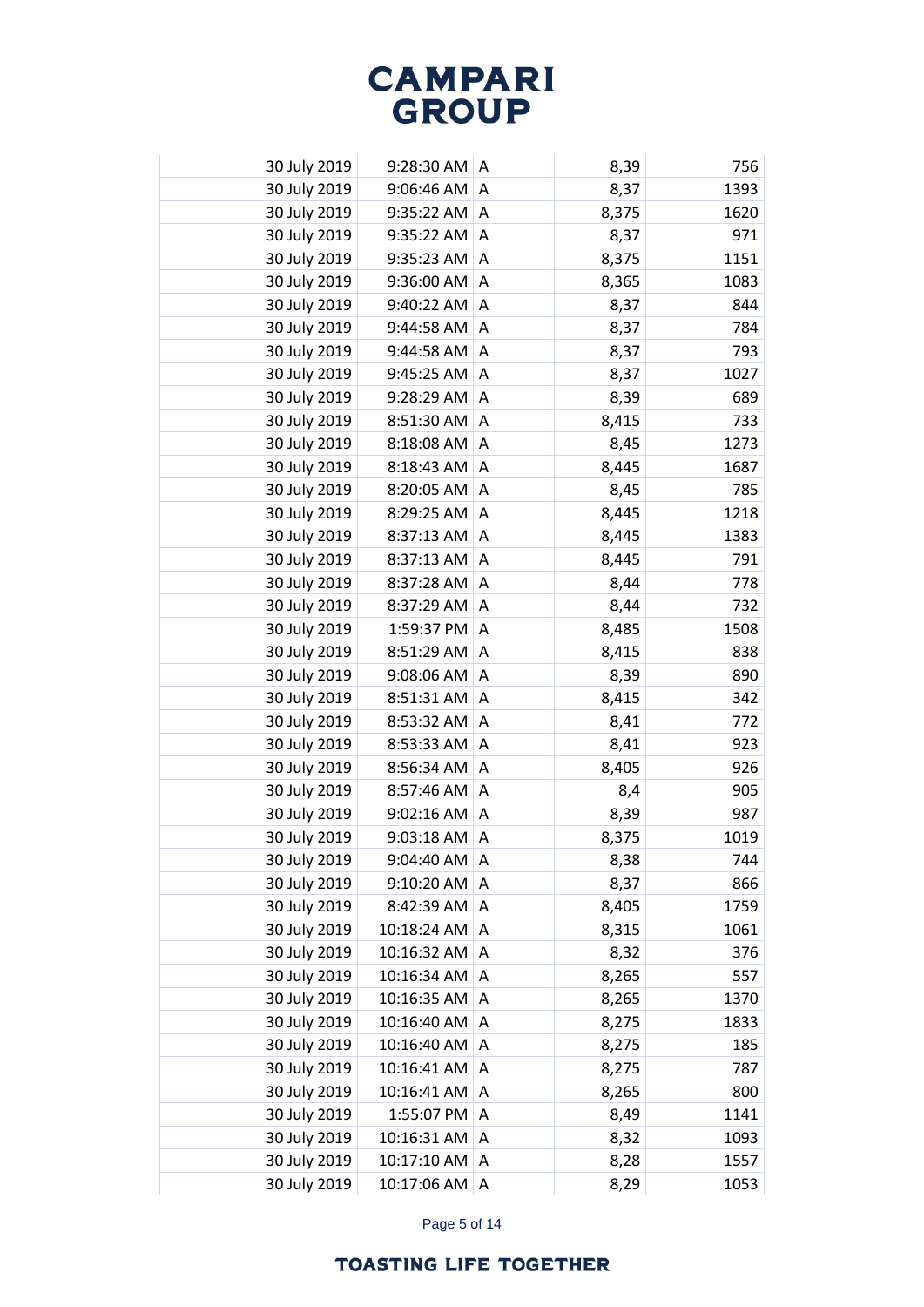| 30 July 2019 | 1:49:29 PM A |                | 8,49  | 720  |
|--------------|--------------|----------------|-------|------|
| 30 July 2019 | 1:49:30 PM   | A              | 8,49  | 1267 |
| 30 July 2019 | 1:54:38 PM A |                | 8,49  | 1191 |
| 30 July 2019 | 1:54:48 PM A |                | 8,49  | 2239 |
| 30 July 2019 | 1:54:49 PM A |                | 8,49  | 3471 |
| 30 July 2019 | 1:55:04 PM   | Α              | 8,49  | 3506 |
| 30 July 2019 | 9:55:24 AM   | A              | 8,375 | 562  |
| 30 July 2019 | 9:08:07 AM   | A              | 8,39  | 853  |
| 30 July 2019 | 10:17:09 AM  | A              | 8,28  | 1288 |
| 30 July 2019 | 9:57:29 AM   | A              | 8,37  | 1215 |
| 30 July 2019 | 9:55:24 AM   | A              | 8,375 | 827  |
| 30 July 2019 | 10:17:09 AM  | A              | 8,29  | 785  |
| 30 July 2019 | 9:55:24 AM   | A              | 8,375 | 516  |
| 30 July 2019 | 10:16:30 AM  | Α              | 8,31  | 1250 |
| 30 July 2019 | 10:05:22 AM  | A              | 8,375 | 1393 |
| 30 July 2019 | 10:05:22 AM  | Α              | 8,375 | 971  |
| 30 July 2019 | 10:05:23 AM  | $\Lambda$      | 8,375 | 327  |
| 30 July 2019 | 10:05:24 AM  | Α              | 8,375 | 1043 |
| 30 July 2019 | 10:05:26 AM  | $\overline{A}$ | 8,37  | 991  |
| 30 July 2019 | 10:09:28 AM  | A              | 8,36  | 1427 |
| 30 July 2019 | 10:15:22 AM  | A              | 8,355 | 1075 |
| 30 July 2019 | 10:15:24 AM  | Α              | 8,355 | 1283 |
| 30 July 2019 | 10:15:31 AM  | A              | 8,345 | 748  |
| 30 July 2019 | 10:16:27 AM  | Α              | 8,325 | 500  |
| 30 July 2019 | 10:15:21 AM  | $\Lambda$      | 8,355 | 983  |
| 30 July 2019 | 10:16:29 AM  | A              | 8,325 | 314  |
| 31 July 2019 | 1:48:02 PM   | $\Lambda$      | 8,385 | 760  |
| 31 July 2019 | 1:28:26 PM   | A              | 8,42  | 565  |
| 31 July 2019 | 1:28:29 PM   | A              | 8,42  | 1053 |
| 31 July 2019 | 1:28:28 PM   | Α              | 8,42  | 713  |
| 31 July 2019 | 1:28:30 PM   | A              | 8,42  | 732  |
| 31 July 2019 | 1:28:25 PM   | A              | 8,42  | 3323 |
| 31 July 2019 | 1:48:00 PM   | $\overline{A}$ | 8,38  | 1024 |
| 31 July 2019 | 1:08:00 PM   | A              | 8,445 | 723  |
| 31 July 2019 | 9:18:29 AM   | A              | 8,38  | 162  |
| 31 July 2019 | 1:48:02 PM   | A              | 8,385 | 1155 |
| 31 July 2019 | 1:34:27 PM   | Α              | 8,415 | 1206 |
| 31 July 2019 | 1:28:23 PM   | A              | 8,42  | 2610 |
| 31 July 2019 | 12:36:12 PM  | Α              | 8,42  | 715  |
| 31 July 2019 | 1:20:03 PM   | Α              | 8,435 | 700  |
| 31 July 2019 | 12:51:08 PM  | Α              | 8,44  | 844  |
| 31 July 2019 | 12:36:12 PM  | A              | 8,42  | 453  |
| 31 July 2019 | 12:34:46 PM  | A              | 8,42  | 665  |
| 31 July 2019 | 12:23:27 PM  | A              | 8,425 | 792  |
| 31 July 2019 | 12:02:21 PM  | Α              | 8,445 | 649  |

Page 6 of 14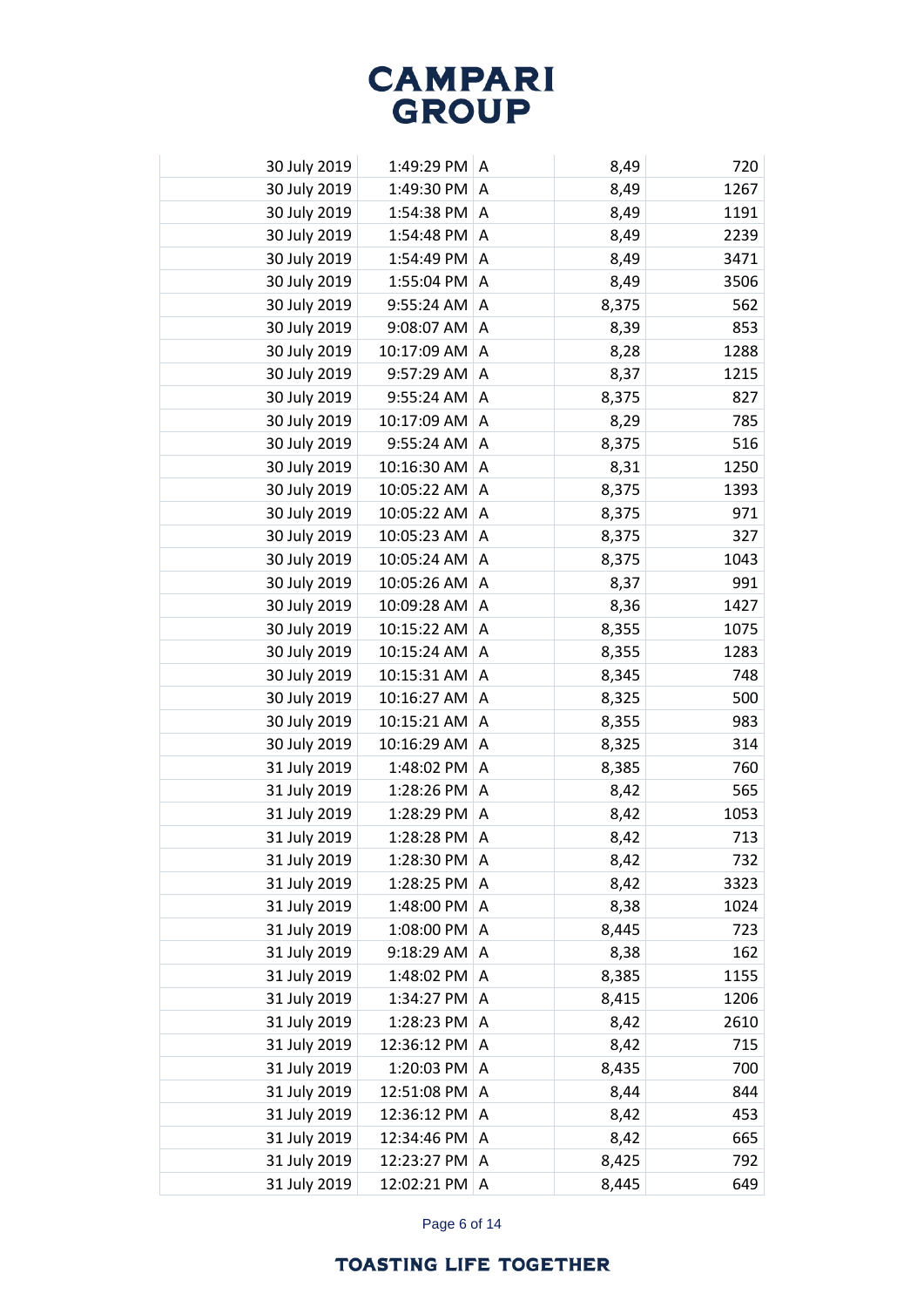| 31 July 2019 | 12:02:18 PM A  |                | 8,445 | 109  |
|--------------|----------------|----------------|-------|------|
| 31 July 2019 | 1:49:04 PM     | A              | 8,38  | 1923 |
| 31 July 2019 | 1:28:22 PM A   |                | 8,42  | 718  |
| 31 July 2019 | 1:58:05 PM     | A              | 8,375 | 850  |
| 31 July 2019 | 2:24:37 PM     | A              | 8,365 | 386  |
| 31 July 2019 | 2:26:50 PM     | A              | 8,365 | 1390 |
| 31 July 2019 | 2:35:37 PM     | A              | 8,365 | 126  |
| 31 July 2019 | 2:35:38 PM     | A              | 8,365 | 336  |
| 31 July 2019 | 11:41:50 AM    | A              | 8,45  | 701  |
| 31 July 2019 | 2:24:36 PM     | A              | 8,365 | 1174 |
| 31 July 2019 | 2:24:33 PM     | $\mathsf{A}$   | 8,37  | 808  |
| 31 July 2019 | 2:24:31 PM     | A              | 8,375 | 848  |
| 31 July 2019 | 2:06:40 PM     | $\overline{A}$ | 8,37  | 997  |
| 31 July 2019 | 2:24:34 PM     | Α              | 8,365 | 1016 |
| 31 July 2019 | 2:03:23 PM     | $\overline{A}$ | 8,37  | 743  |
| 31 July 2019 | 1:49:05 PM     | Α              | 8,38  | 1646 |
| 31 July 2019 | 1:58:06 PM     | $\Lambda$      | 8,375 | 980  |
| 31 July 2019 | 1:54:01 PM     | A              | 8,38  | 1548 |
| 31 July 2019 | 1:54:00 PM     | A              | 8,38  | 1643 |
| 31 July 2019 | 1:53:58 PM     | Α              | 8,38  | 1847 |
| 31 July 2019 | 1:53:58 PM     | $\overline{A}$ | 8,38  | 154  |
| 31 July 2019 | 1:50:19 PM     | A              | 8,38  | 1703 |
| 31 July 2019 | 1:50:17 PM     | A              | 8,38  | 1205 |
| 31 July 2019 | 1:49:40 PM     | A              | 8,38  | 2657 |
| 31 July 2019 | 1:49:21 PM A   |                | 8,38  | 2426 |
| 31 July 2019 | 1:49:14 PM A   |                | 8,38  | 2258 |
| 31 July 2019 | 2:06:39 PM     | A              | 8,37  | 973  |
| 31 July 2019 | $9:30:46$ AM   | A              | 8,385 | 198  |
| 31 July 2019 | $9:18:32$ AM A |                | 8,38  | 861  |
| 31 July 2019 | 10:03:46 AM    | A              | 8,36  | 513  |
| 31 July 2019 | 9:48:30 AM     | ۱A             | 8,365 | 1193 |
| 31 July 2019 | 9:48:28 AM     | A              | 8,365 | 761  |
| 31 July 2019 | 9:45:02 AM     | A              | 8,365 | 1399 |
| 31 July 2019 | 9:40:18 AM     | A              | 8,36  | 435  |
| 31 July 2019 | 9:40:16 AM     | A              | 8,36  | 426  |
| 31 July 2019 | 9:36:53 AM     | A              | 8,365 | 829  |
| 31 July 2019 | 9:36:44 AM     | Α              | 8,375 | 1000 |
| 31 July 2019 | 10:03:47 AM    | A              | 8,36  | 341  |
| 31 July 2019 | 9:35:43 AM     | A              | 8,385 | 849  |
| 31 July 2019 | 10:03:47 AM    | Α              | 8,36  | 1728 |
| 31 July 2019 | 9:30:47 AM     | Α              | 8,385 | 718  |
| 31 July 2019 | 9:26:25 AM     | Α              | 8,375 | 848  |
| 31 July 2019 | 9:25:03 AM     | Α              | 8,375 | 752  |
| 31 July 2019 | 9:24:03 AM     | A              | 8,38  | 761  |
| 31 July 2019 | 9:24:02 AM     | Α              | 8,38  | 490  |

Page 7 of 14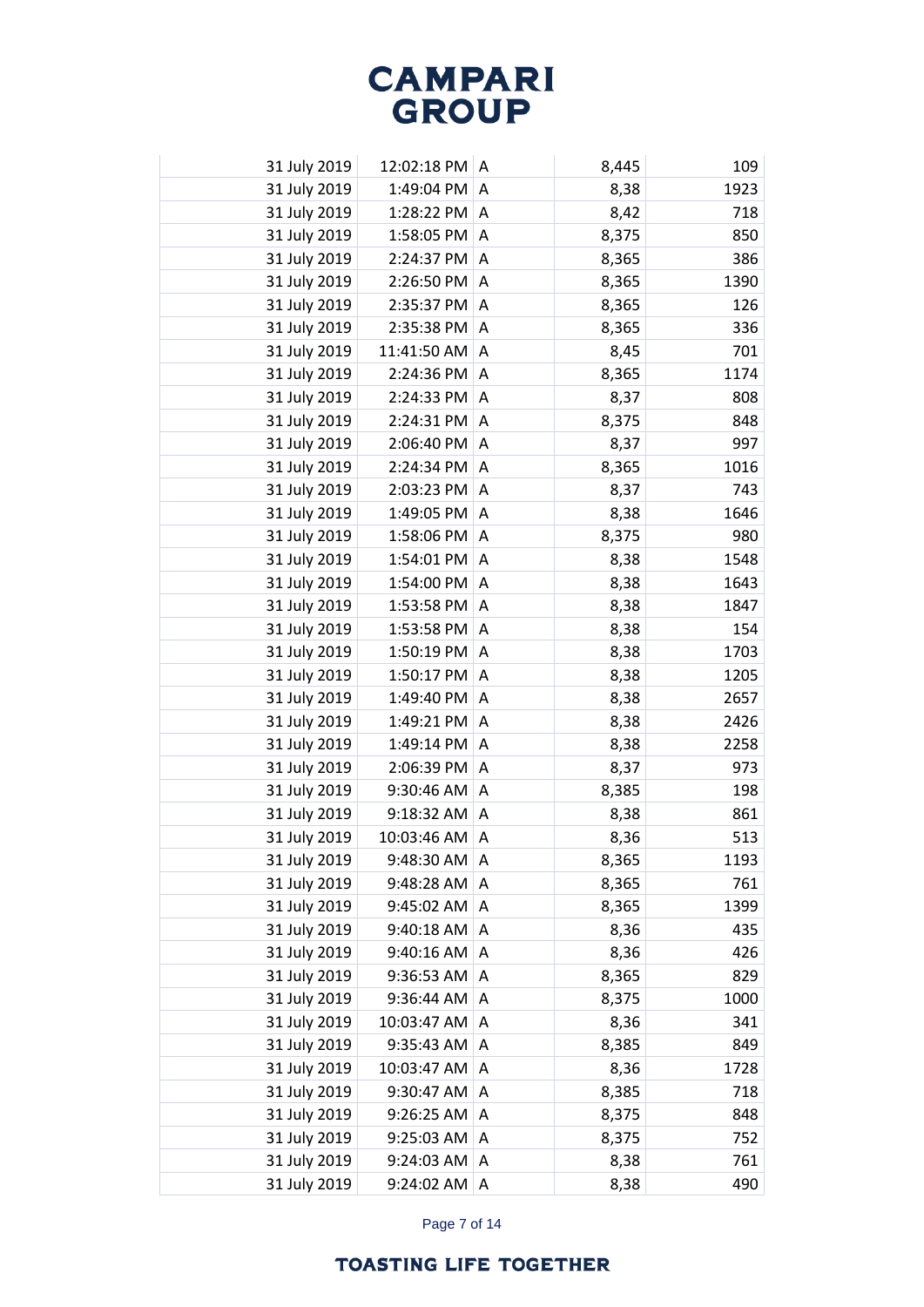| 31 July 2019 | $9:24:01$ AM $\mid$ A |   | 8,38  | 539            |
|--------------|-----------------------|---|-------|----------------|
| 31 July 2019 | 9:18:31 AM            | A | 8,38  | 1391           |
| 31 July 2019 | 2:35:40 PM A          |   | 8,365 | 1853           |
| 31 July 2019 | 9:18:29 AM            | A | 8,38  | 329            |
| 31 July 2019 | 3:30:18 PM            | A | 8,415 | 991            |
| 31 July 2019 | 9:35:44 AM            | Α | 8,385 | 842            |
| 31 July 2019 | 10:51:39 AM           | A | 8,395 | 1527           |
| 31 July 2019 | 11:30:49 AM           | A | 8,42  | 823            |
| 31 July 2019 | 11:25:10 AM           | A | 8,43  | 895            |
| 31 July 2019 | 11:12:02 AM           | A | 8,42  | 37             |
| 31 July 2019 | 11:12:00 AM           | Α | 8,42  | 360            |
| 31 July 2019 | 11:12:00 AM           | Α | 8,42  | 6              |
| 31 July 2019 | 11:11:59 AM           | Α | 8,42  | 852            |
| 31 July 2019 | 11:12:00 AM           | Α | 8,42  | 319            |
| 31 July 2019 | 11:10:10 AM           | A | 8,415 | 80             |
| 31 July 2019 | 11:10:03 AM           | Α | 8,415 | $\mathbf{1}$   |
| 31 July 2019 | 10:03:47 AM           | A | 8,36  | 1079           |
| 31 July 2019 | 10:53:20 AM           | A | 8,41  | 554            |
| 31 July 2019 | 11:30:51 AM           | A | 8,42  | 827            |
| 31 July 2019 | 10:41:04 AM           | Α | 8,39  | 772            |
| 31 July 2019 | 10:41:00 AM           | A | 8,39  | 903            |
| 31 July 2019 | 10:30:11 AM           | Α | 8,375 | 810            |
| 31 July 2019 | 10:26:07 AM           | A | 8,37  | 1163           |
| 31 July 2019 | 10:26:05 AM           | Α | 8,37  | 1102           |
| 31 July 2019 | 10:22:07 AM           | A | 8,36  | 703            |
| 31 July 2019 | 10:14:49 AM           | A | 8,36  | 771            |
| 31 July 2019 | 10:14:45 AM           | A | 8,36  | 208            |
| 31 July 2019 | 10:11:25 AM           | A | 8,38  | 1007           |
| 31 July 2019 | 10:11:22 AM           | A | 8,38  | 770            |
| 31 July 2019 | 11:07:00 AM           | Α | 8,415 | 768            |
| 31 July 2019 | 4:28:05 PM            | A | 8,42  | 95             |
| 31 July 2019 | 4:28:07 PM            | A | 8,42  | 953            |
| 31 July 2019 | 4:28:07 PM            | A | 8,42  | 2283           |
| 31 July 2019 | 4:28:07 PM            | A | 8,42  | 2135           |
| 31 July 2019 | 4:28:06 PM            | A | 8,42  | $\overline{2}$ |
| 31 July 2019 | 4:28:06 PM            | A | 8,42  | 15             |
| 31 July 2019 | 4:28:06 PM            | A | 8,42  | 733            |
| 31 July 2019 | 4:15:29 PM            | A | 8,45  | 877            |
| 31 July 2019 | 4:28:05 PM            | A | 8,42  | 141            |
| 31 July 2019 | 4:28:08 PM            | A | 8,42  | 111            |
| 31 July 2019 | 4:28:04 PM            | Α | 8,42  | 953            |
| 31 July 2019 | 4:27:41 PM            | A | 8,42  | 500            |
| 31 July 2019 | 4:25:42 PM            | Α | 8,42  | 1740           |
| 31 July 2019 | 4:25:42 PM            | A | 8,42  | 17             |
| 31 July 2019 | 4:25:33 PM            | Α | 8,42  | 448            |

Page 8 of 14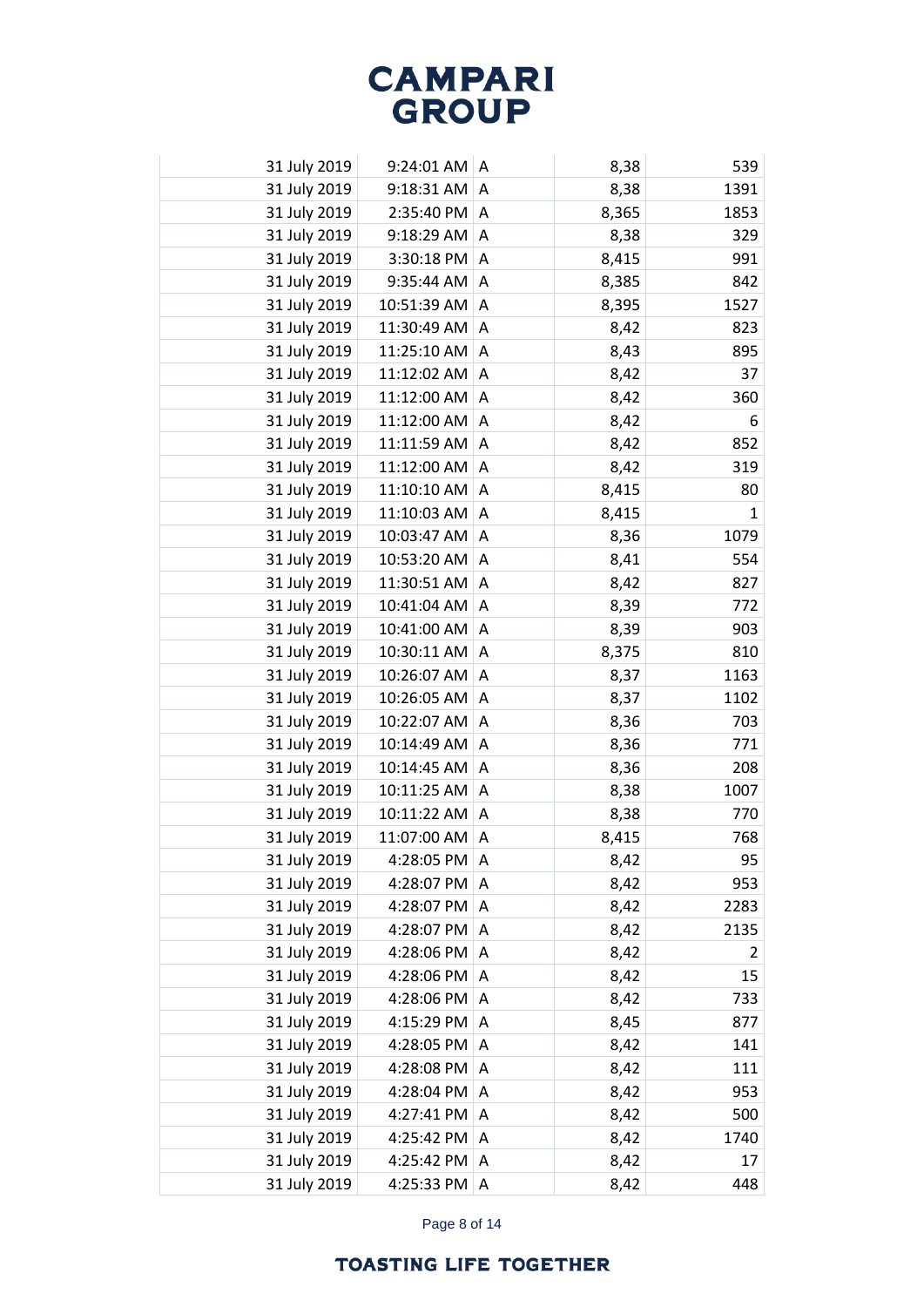| 31 July 2019 | 4:25:32 PM A           |                | 8,425 | 1036           |
|--------------|------------------------|----------------|-------|----------------|
| 31 July 2019 | 4:15:31 PM $ A$        |                | 8,45  | 95             |
| 31 July 2019 | 4:28:06 PM A           |                | 8,42  | 350            |
| 31 July 2019 | 4:30:11 PM A           |                | 8,42  | 257            |
| 31 July 2019 | $3:22:58$ PM $\vert$ A |                | 8,395 | 603            |
| 31 July 2019 | 2:35:40 PM A           |                | 8,365 | 770            |
| 31 July 2019 | 4:30:14 PM A           |                | 8,415 | 18             |
| 31 July 2019 | 4:30:16 PM $ A$        |                | 8,42  | 376            |
| 31 July 2019 | 4:30:16 PM $ A$        |                | 8,42  | 33             |
| 31 July 2019 | 4:30:15 PM             | A              | 8,42  | 16             |
| 31 July 2019 | 4:30:15 PM             | A              | 8,42  | 16             |
| 31 July 2019 | 4:28:08 PM             | A              | 8,42  | 244            |
| 31 July 2019 | 4:30:14 PM             | $\overline{A}$ | 8,42  | 65             |
| 31 July 2019 | 4:28:08 PM             | A              | 8,42  | 8              |
| 31 July 2019 | 4:28:42 PM             | $\overline{A}$ | 8,42  | 77             |
| 31 July 2019 | 4:28:40 PM             | Α              | 8,42  | $\overline{2}$ |
| 31 July 2019 | 4:28:39 PM A           |                | 8,42  | $\mathbf{1}$   |
| 31 July 2019 | 4:28:08 PM             | A              | 8,42  | 78             |
| 31 July 2019 | 4:28:08 PM             | A              | 8,42  | 321            |
| 31 July 2019 | 4:28:07 PM             | A              | 8,42  | 435            |
| 31 July 2019 | 4:28:41 PM   A         |                | 8,42  | 382            |
| 31 July 2019 | 4:30:14 PM $ A$        |                | 8,42  | 130            |
| 31 July 2019 | 2:56:19 PM             | A              | 8,385 | 1030           |
| 31 July 2019 | 3:00:48 PM             | A              | 8,375 | 751            |
| 31 July 2019 | 3:00:47 PM $ A$        |                | 8,375 | 888            |
| 31 July 2019 | 2:58:28 PM A           |                | 8,38  | 728            |
| 31 July 2019 | 2:56:23 PM A           |                | 8,38  | 45             |
| 31 July 2019 | $2:56:21$ PM $\mid$ A  |                | 8,38  | 1177           |
| 31 July 2019 | 2:56:21 PM A           |                | 8,38  | 603            |
| 31 July 2019 | 3:00:49 PM             | A              | 8,375 | 1510           |
| 31 July 2019 | 2:56:18 PM             | ∣A             | 8,385 | 138            |
| 31 July 2019 | 2:56:19 PM             | A              | 8,385 | 2213           |
| 31 July 2019 | $2:44:18$ PM   A       |                | 8,355 | 735            |
| 31 July 2019 | $2:38:13$ PM $ A$      |                | 8,36  | 952            |
| 31 July 2019 | 2:38:12 PM A           |                | 8,36  | 894            |
| 31 July 2019 | 2:35:40 PM A           |                | 8,365 | 1280           |
| 31 July 2019 | 2:35:40 PM             | A              | 8,365 | 73             |
| 31 July 2019 | 4:09:16 PM             | A              | 8,45  | 796            |
| 31 July 2019 | 4:30:11 PM             | A              | 8,42  | 397            |
| 31 July 2019 | 2:35:40 PM             | A              | 8,365 | 90             |
| 31 July 2019 | 3:34:56 PM             | Α              | 8,41  | 39             |
| 31 July 2019 | 3:58:25 PM             | A              | 8,455 | 717            |
| 31 July 2019 | 3:52:47 PM             | A              | 8,43  | 828            |
| 31 July 2019 | 2:56:18 PM             | A              | 8,385 | 895            |
| 31 July 2019 | 3:14:44 PM             | Α              | 8,365 | 79             |

Page 9 of 14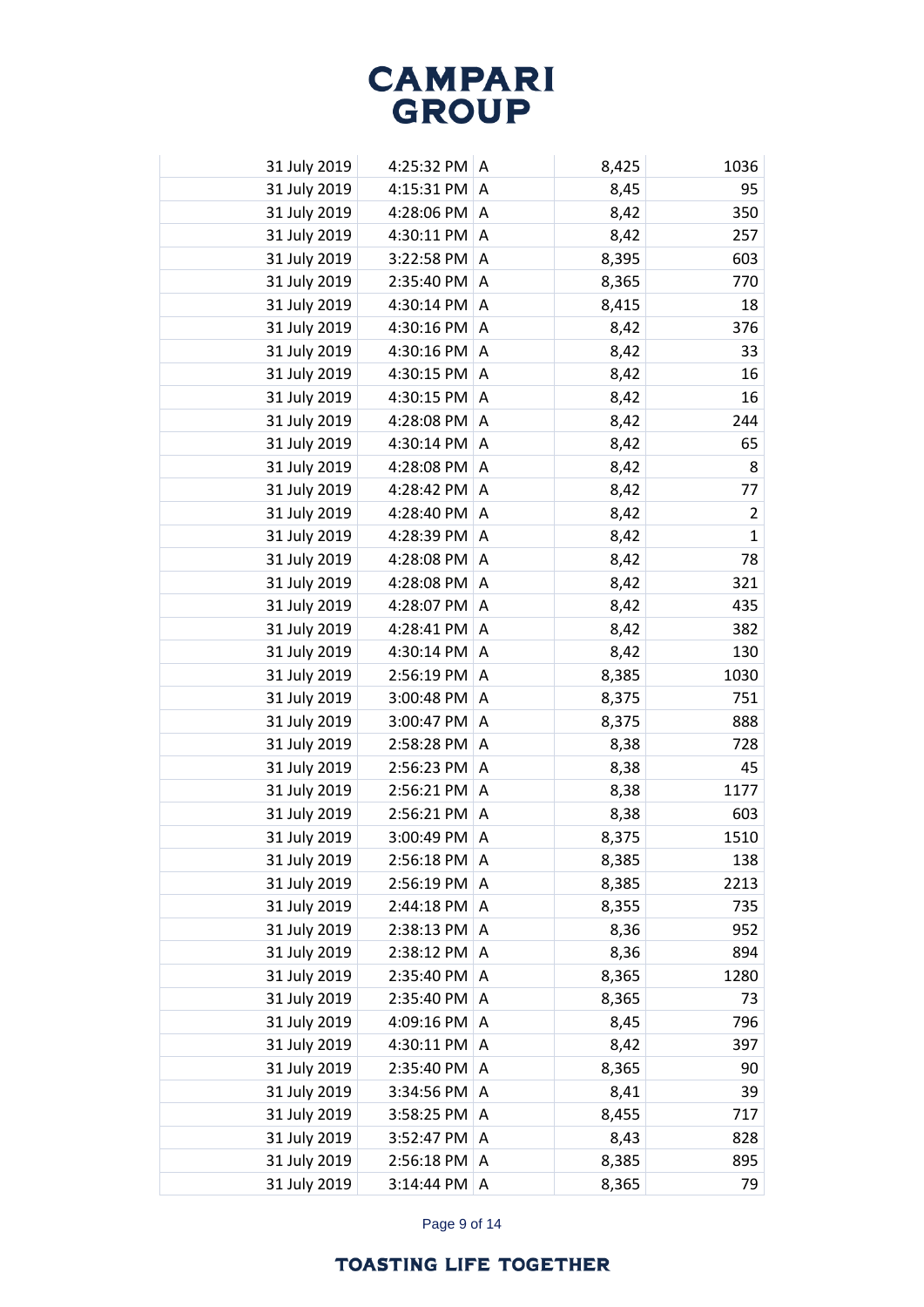| 31 July 2019   | $3:50:15$ PM $\vert$ A |                | 8,42  | 708  |
|----------------|------------------------|----------------|-------|------|
| 31 July 2019   | 3:48:35 PM             | A              | 8,43  | 895  |
| 31 July 2019   | 3:34:57 PM             | A              | 8,41  | 841  |
| 31 July 2019   | 3:30:18 PM             | Α              | 8,415 | 1600 |
| 31 July 2019   | 3:15:14 PM             | A              | 8,365 | 1200 |
| 31 July 2019   | 3:14:44 PM             | Α              | 8,365 | 896  |
| 31 July 2019   | 3:14:45 PM             | Α              | 8,365 | 2370 |
| 31 July 2019   | 3:14:48 PM             | Α              | 8,365 | 278  |
| 31 July 2019   | 3:34:57 PM             | Α              | 8,41  | 1148 |
| 31 July 2019   | 3:15:00 PM             | Α              | 8,365 | 1626 |
| 31 July 2019   | 3:20:45 PM             | A              | 8,39  | 1087 |
| 31 July 2019   | 3:17:13 PM             | Α              | 8,38  | 639  |
| 31 July 2019   | 3:20:43 PM             | A              | 8,39  | 897  |
| 01 August 2019 | 1:35:57 PM             | Α              | 8,335 | 737  |
| 01 August 2019 | 2:05:38 PM             | A              | 8,335 | 1417 |
| 01 August 2019 | 12:50:53 PM            | Α              | 8,33  | 1382 |
| 01 August 2019 | 2:04:29 PM             | A              | 8,34  | 1467 |
| 01 August 2019 | 2:04:28 PM             | Α              | 8,34  | 558  |
| 01 August 2019 | 2:04:30 PM             | A              | 8,34  | 173  |
| 01 August 2019 | 2:01:50 PM             | Α              | 8,35  | 1479 |
| 01 August 2019 | 1:50:12 PM             | $\overline{A}$ | 8,345 | 280  |
| 01 August 2019 | 2:04:31 PM             | Α              | 8,34  | 795  |
| 01 August 2019 | 1:50:12 PM             | $\Lambda$      | 8,345 | 529  |
| 01 August 2019 | 1:39:57 PM             | Α              | 8,33  | 762  |
| 01 August 2019 | 2:04:29 PM             | $\overline{A}$ | 8,34  | 1236 |
| 01 August 2019 | 1:35:56 PM             | Α              | 8,335 | 816  |
| 01 August 2019 | 1:35:56 PM             | A              | 8,335 | 991  |
| 01 August 2019 | 1:29:59 PM             | Α              | 8,325 | 884  |
| 01 August 2019 | 1:29:59 PM A           |                | 8,325 | 735  |
| 01 August 2019 | 1:14:34 PM             | A              | 8,33  | 768  |
| 01 August 2019 | 1:08:00 PM             | ΙA             | 8,335 | 871  |
| 01 August 2019 | 1:02:11 PM             | A              | 8,33  | 808  |
| 01 August 2019 | 12:49:49 PM            | Α              | 8,335 | 851  |
| 01 August 2019 | 2:11:34 PM             | Α              | 8,32  | 758  |
| 01 August 2019 | 12:38:22 PM            | Α              | 8,34  | 549  |
| 01 August 2019 | 3:36:06 PM             | A              | 8,38  | 751  |
| 01 August 2019 | 12:38:22 PM            | A              | 8,34  | 1143 |
| 01 August 2019 | 1:08:00 PM             | Α              | 8,335 | 1104 |
| 01 August 2019 | 3:08:50 PM             | A              | 8,37  | 272  |
| 01 August 2019 | 4:10:37 PM             | Α              | 8,38  | 1003 |
| 01 August 2019 | 12:08:01 PM            | Α              | 8,34  | 231  |
| 01 August 2019 | 12:38:21 PM            | Α              | 8,34  | 385  |
| 01 August 2019 | 4:06:56 PM             | Α              | 8,38  | 1693 |
| 01 August 2019 | 4:06:55 PM             | Α              | 8,38  | 720  |
| 01 August 2019 | 4:06:55 PM             | Α              | 8,38  | 718  |

Page 10 of 14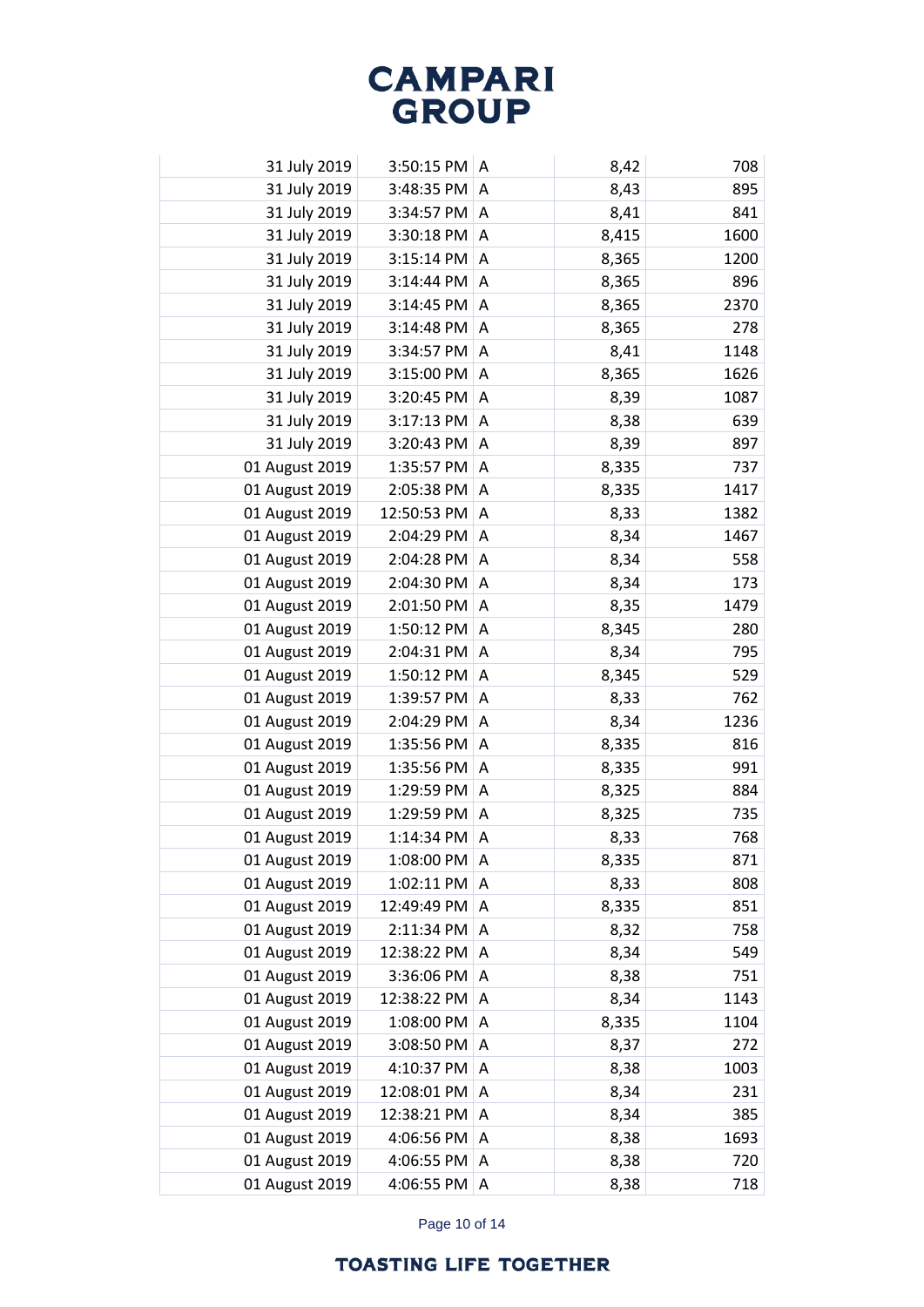| 01 August 2019 | 4:06:53 PM $ A$       |                | 8,38  | 498  |
|----------------|-----------------------|----------------|-------|------|
| 01 August 2019 | 4:06:52 PM            | A              | 8,38  | 17   |
| 01 August 2019 | 4:05:24 PM            | A              | 8,38  | 680  |
| 01 August 2019 | 3:36:05 PM            | A              | 8,38  | 1026 |
| 01 August 2019 | 3:28:03 PM            | A              | 8,38  | 1077 |
| 01 August 2019 | 3:22:46 PM            | A              | 8,365 | 810  |
| 01 August 2019 | 3:12:07 PM            | A              | 8,37  | 1032 |
| 01 August 2019 | 2:19:10 PM            | Α              | 8,325 | 848  |
| 01 August 2019 | 3:08:49 PM            | A              | 8,37  | 642  |
| 01 August 2019 | 3:01:09 PM            | Α              | 8,35  | 288  |
| 01 August 2019 | 3:01:09 PM            | A              | 8,35  | 1197 |
| 01 August 2019 | 2:50:41 PM            | Α              | 8,35  | 817  |
| 01 August 2019 | 2:42:29 PM            | $\overline{A}$ | 8,35  | 830  |
| 01 August 2019 | 2:42:26 PM            | Α              | 8,35  | 391  |
| 01 August 2019 | 2:37:28 PM            | A              | 8,35  | 1061 |
| 01 August 2019 | 2:37:31 PM            | Α              | 8,35  | 1099 |
| 01 August 2019 | 2:26:11 PM            | $\overline{A}$ | 8,335 | 1025 |
| 01 August 2019 | 2:26:08 PM            | Α              | 8,335 | 1223 |
| 01 August 2019 | 2:26:08 PM            | A              | 8,335 | 45   |
| 01 August 2019 | $2:19:11$ PM          | Α              | 8,325 | 1208 |
| 01 August 2019 | $3:18:29$ PM $\mid$ A |                | 8,375 | 1063 |
| 01 August 2019 | 8:57:24 AM            | Α              | 8,33  | 981  |
| 01 August 2019 | 9:35:43 AM            | A              | 8,33  | 186  |
| 01 August 2019 | 9:35:43 AM            | Α              | 8,33  | 1120 |
| 01 August 2019 | 9:35:42 AM            | A              | 8,33  | 295  |
| 01 August 2019 | 9:35:40 AM            | Α              | 8,33  | 873  |
| 01 August 2019 | 9:22:25 AM            | A              | 8,335 | 859  |
| 01 August 2019 | $9:22:25$ AM          | A              | 8,335 | 1119 |
| 01 August 2019 | 9:13:30 AM A          |                | 8,34  | 816  |
| 01 August 2019 | 9:08:22 AM            | A              | 8,34  | 484  |
| 01 August 2019 | 9:08:22 AM A          |                | 8,34  | 500  |
| 01 August 2019 | 9:05:37 AM            | A              | 8,355 | 1203 |
| 01 August 2019 | 9:41:25 AM            | A              | 8,34  | 990  |
| 01 August 2019 | 8:57:24 AM            | A              | 8,325 | 459  |
| 01 August 2019 | 8:55:18 AM            | A              | 8,335 | 837  |
| 01 August 2019 | 8:54:44 AM            | A              | 8,34  | 1250 |
| 01 August 2019 | 8:53:37 AM            | Α              | 8,365 | 1091 |
| 01 August 2019 | 8:47:43 AM            | A              | 8,365 | 1250 |
| 01 August 2019 | 8:47:38 AM            | Α              | 8,37  | 532  |
| 01 August 2019 | 8:47:38 AM            | Α              | 8,365 | 22   |
| 01 August 2019 | 8:47:38 AM            | Α              | 8,37  | 393  |
| 01 August 2019 | 8:22:54 AM            | A              | 8,375 | 1295 |
| 01 August 2019 | 8:13:43 AM            | A              | 8,36  | 802  |
| 01 August 2019 | 8:12:18 AM            | A              | 8,36  | 1129 |
| 01 August 2019 | 12:25:06 PM           | Α              | 8,34  | 1121 |

Page 11 of 14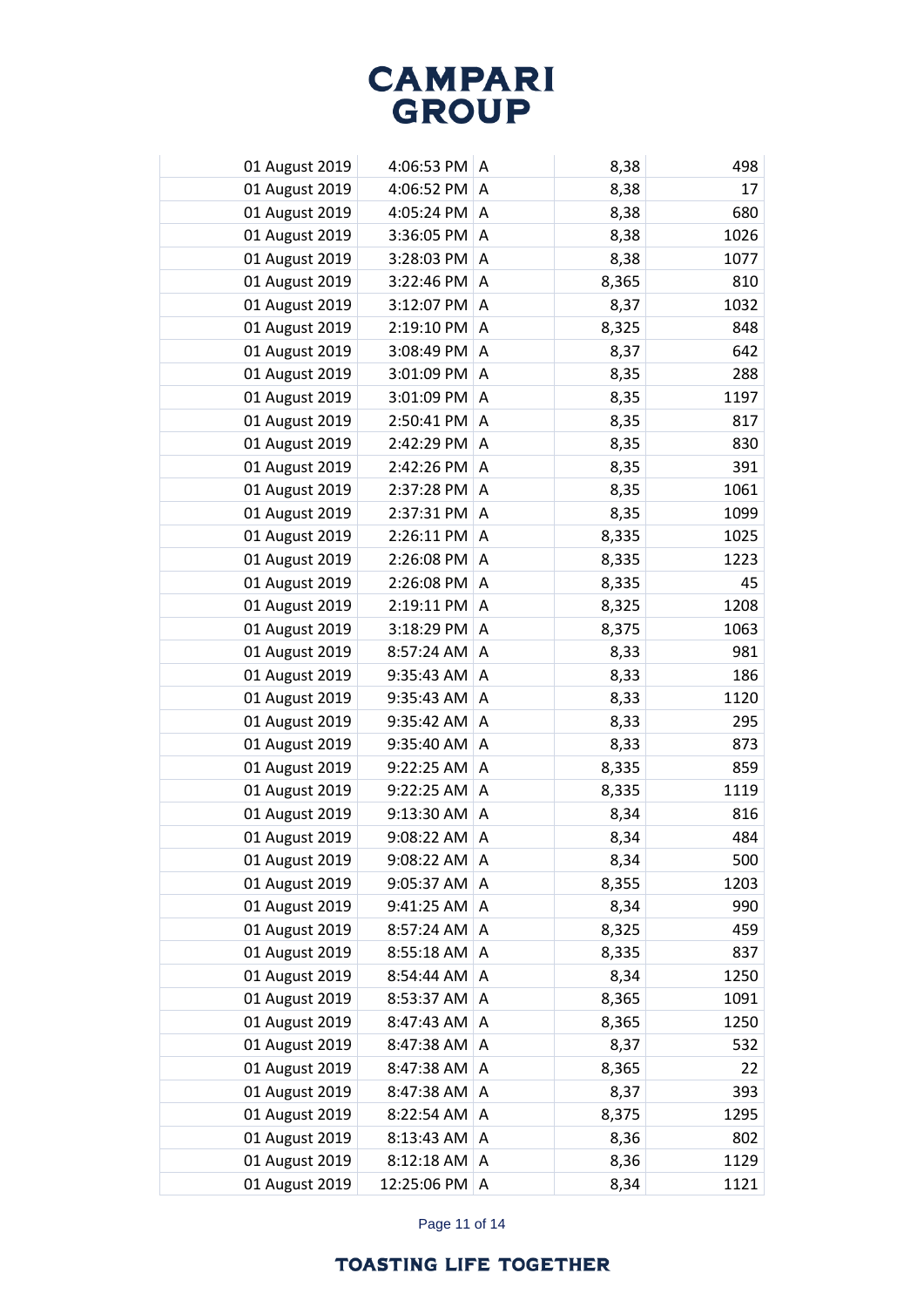| 01 August 2019 | 12:08:41 PM A     |                | 8,34  | 303  |
|----------------|-------------------|----------------|-------|------|
| 01 August 2019 | 9:04:28 AM        | A              | 8,365 | 752  |
| 01 August 2019 | 11:48:58 AM       | A              | 8,34  | 432  |
| 01 August 2019 | 12:24:01 PM       | A              | 8,345 | 851  |
| 01 August 2019 | 12:10:25 PM       | A              | 8,335 | 1840 |
| 01 August 2019 | 8:54:42 AM        | A              | 8,34  | 254  |
| 01 August 2019 | 9:58:15 AM        | A              | 8,355 | 777  |
| 01 August 2019 | 12:08:43 PM       | Α              | 8,34  | 3039 |
| 01 August 2019 | 12:08:00 PM       | A              | 8,34  | 737  |
| 01 August 2019 | 12:07:59 PM       | Α              | 8,34  | 3039 |
| 01 August 2019 | 11:57:02 AM       | A              | 8,35  | 836  |
| 01 August 2019 | 11:48:56 AM       | Α              | 8,34  | 1340 |
| 01 August 2019 | 11:48:56 AM       | A              | 8,34  | 474  |
| 01 August 2019 | 11:48:56 AM       | Α              | 8,34  | 371  |
| 01 August 2019 | 11:48:55 AM       | A              | 8,34  | 869  |
| 01 August 2019 | 11:01:25 AM       | Α              | 8,38  | 230  |
| 01 August 2019 | 10:06:47 AM       | $\overline{A}$ | 8,38  | 850  |
| 01 August 2019 | 10:22:45 AM       | Α              | 8,355 | 1038 |
| 01 August 2019 | 12:07:05 PM       | A              | 8,34  | 2699 |
| 01 August 2019 | 11:48:56 AM       | Α              | 8,34  | 2014 |
| 01 August 2019 | 10:51:12 AM   A   |                | 8,37  | 1848 |
| 01 August 2019 | 9:59:04 AM        | Α              | 8,35  | 1044 |
| 01 August 2019 | 11:01:25 AM       | l A            | 8,38  | 738  |
| 01 August 2019 | 10:28:04 AM       | Α              | 8,365 | 1059 |
| 01 August 2019 | $11:01:25$ AM   A |                | 8,38  | 651  |
| 01 August 2019 | 11:19:21 AM       | Α              | 8,38  | 1049 |
| 01 August 2019 | 11:26:05 AM       | A              | 8,38  | 796  |
| 01 August 2019 | 11:39:12 AM       | A              | 8,37  | 834  |
| 01 August 2019 | 11:45:58 AM A     |                | 8,355 | 802  |
| 02 August 2019 | 3:02:21 PM        | A              | 8,35  | 294  |
| 02 August 2019 | 3:10:29 PM   A    |                | 8,35  | 1329 |
| 02 August 2019 | 3:02:14 PM        | A              | 8,35  | 1254 |
| 02 August 2019 | 2:57:05 PM        | A              | 8,35  | 2012 |
| 02 August 2019 | 3:10:31 PM        | A              | 8,35  | 100  |
| 02 August 2019 | 2:57:04 PM        | A              | 8,35  | 1013 |
| 02 August 2019 | 3:02:19 PM        | A              | 8,35  | 517  |
| 02 August 2019 | 2:57:05 PM        | Α              | 8,35  | 1122 |
| 02 August 2019 | 2:57:04 PM        | A              | 8,35  | 521  |
| 02 August 2019 | 2:57:03 PM        | A              | 8,35  | 521  |
| 02 August 2019 | 3:11:22 PM        | A              | 8,35  | 877  |
| 02 August 2019 | 4:23:54 PM        | Α              | 8,31  | 489  |
| 02 August 2019 | 2:57:04 PM        | Α              | 8,35  | 1013 |
| 02 August 2019 | 2:57:01 PM        | Α              | 8,35  | 3285 |
| 02 August 2019 | 2:57:03 PM        | A              | 8,35  | 1577 |
| 02 August 2019 | 4:06:45 PM        | Α              | 8,35  | 259  |

Page 12 of 14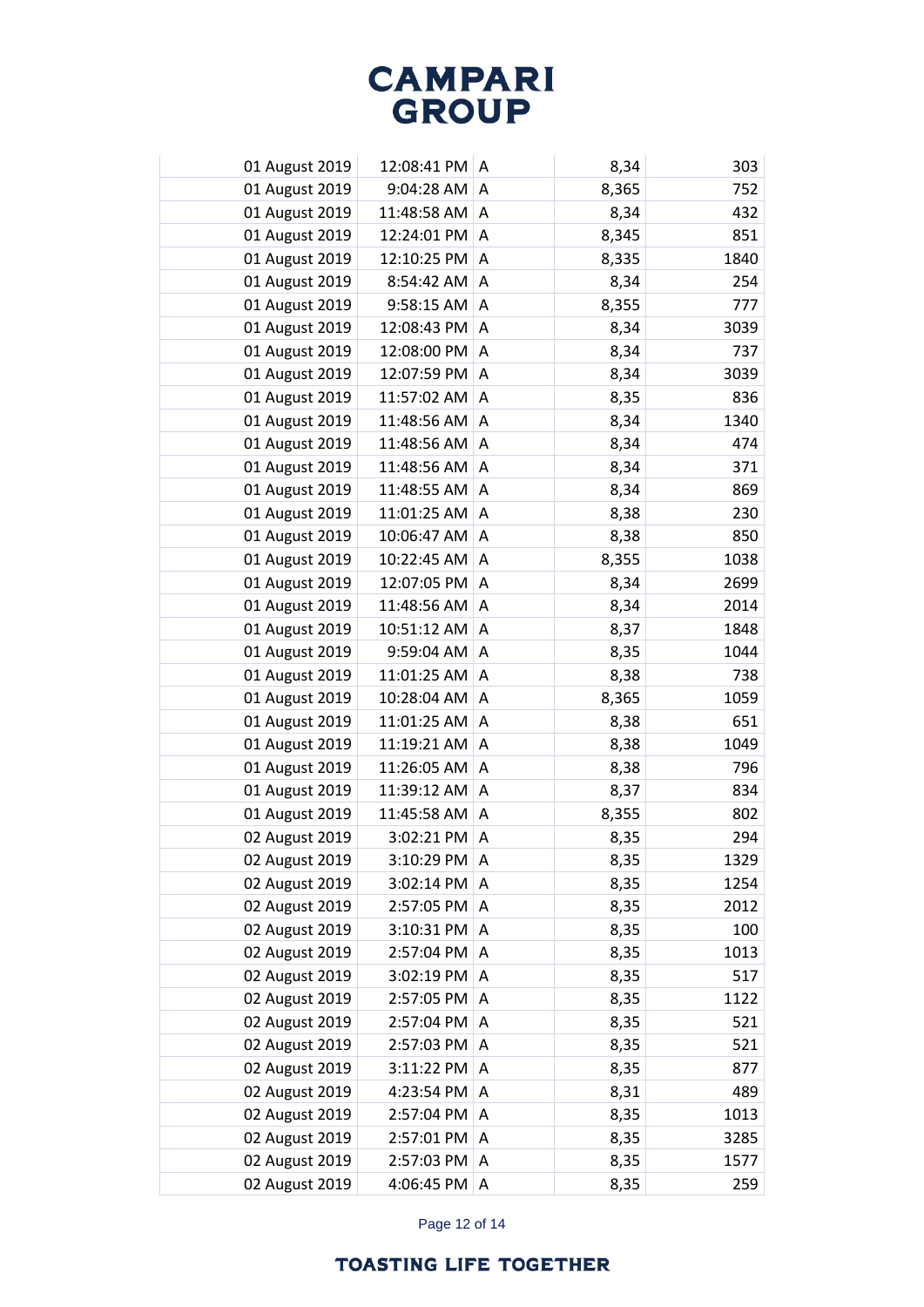| 02 August 2019 | $8:42:27$ AM   | A | 8,315 | 945  |
|----------------|----------------|---|-------|------|
| 02 August 2019 | 2:57:00 PM     | Α | 8,35  | 460  |
| 02 August 2019 | 4:27:26 PM     | Α | 8,34  | 1182 |
| 02 August 2019 | 4:24:44 PM     | Α | 8,31  | 489  |
| 02 August 2019 | 4:23:00 PM     | Α | 8,32  | 952  |
| 02 August 2019 | 4:16:11 PM     | Α | 8,32  | 965  |
| 02 August 2019 | 4:06:45 PM     | A | 8,35  | 1557 |
| 02 August 2019 | 3:16:48 PM     | Α | 8,34  | 1031 |
| 02 August 2019 | 4:06:45 PM     | A | 8,35  | 500  |
| 02 August 2019 | 4:06:44 PM     | Α | 8,35  | 536  |
| 02 August 2019 | 4:06:44 PM     | A | 8,35  | 669  |
| 02 August 2019 | 4:06:43 PM     | Α | 8,35  | 713  |
| 02 August 2019 | 4:06:43 PM     | A | 8,35  | 1014 |
| 02 August 2019 | 3:25:07 PM     | Α | 8,35  | 744  |
| 02 August 2019 | 4:08:28 PM     | A | 8,34  | 1141 |
| 02 August 2019 | 8:54:56 AM     | Α | 8,325 | 231  |
| 02 August 2019 | 8:52:44 AM     | A | 8,33  | 800  |
| 02 August 2019 | 9:40:08 AM     | Α | 8,34  | 890  |
| 02 August 2019 | 9:31:52 AM     | A | 8,35  | 982  |
| 02 August 2019 | 9:20:32 AM     | Α | 8,345 | 846  |
| 02 August 2019 | 9:10:57 AM     | A | 8,34  | 852  |
| 02 August 2019 | 9:52:56 AM     | Α | 8,31  | 877  |
| 02 August 2019 | 8:54:57 AM     | A | 8,325 | 579  |
| 02 August 2019 | 9:53:20 AM     | Α | 8,3   | 1131 |
| 02 August 2019 | 8:48:33 AM     | A | 8,31  | 1520 |
| 02 August 2019 | 8:26:57 AM     | Α | 8,335 | 1610 |
| 02 August 2019 | 8:25:06 AM     | A | 8,34  | 754  |
| 02 August 2019 | $8:22:16$ AM   | A | 8,335 | 117  |
| 02 August 2019 | 8:22:15 AM     | A | 8,335 | 707  |
| 02 August 2019 | 4:30:11 PM     | A | 8,345 | 320  |
| 02 August 2019 | $9:06:36$ AM A |   | 8,335 | 772  |
| 02 August 2019 | 10:23:29 AM    | Α | 8,35  | 974  |
| 02 August 2019 | 1:38:14 PM     | Α | 8,35  | 3388 |
| 02 August 2019 | 1:38:14 PM     | Α | 8,35  | 1104 |
| 02 August 2019 | 1:38:13 PM     | Α | 8,35  | 774  |
| 02 August 2019 | 10:50:31 AM    | Α | 8,345 | 1071 |
| 02 August 2019 | 10:50:16 AM    | Α | 8,345 | 60   |
| 02 August 2019 | 9:49:15 AM     | Α | 8,335 | 841  |
| 02 August 2019 | 10:23:30 AM    | Α | 8,35  | 106  |
| 02 August 2019 | 2:56:59 PM     | A | 8,35  | 1358 |
| 02 August 2019 | 10:13:00 AM    | Α | 8,34  | 528  |
| 02 August 2019 | 10:12:58 AM    | A | 8,34  | 258  |
| 02 August 2019 | 10:07:48 AM    | Α | 8,34  | 719  |
| 02 August 2019 | 9:54:49 AM     | Α | 8,305 | 2333 |
| 02 August 2019 | 9:53:22 AM     | Α | 8,3   | 412  |

Page 13 of 14